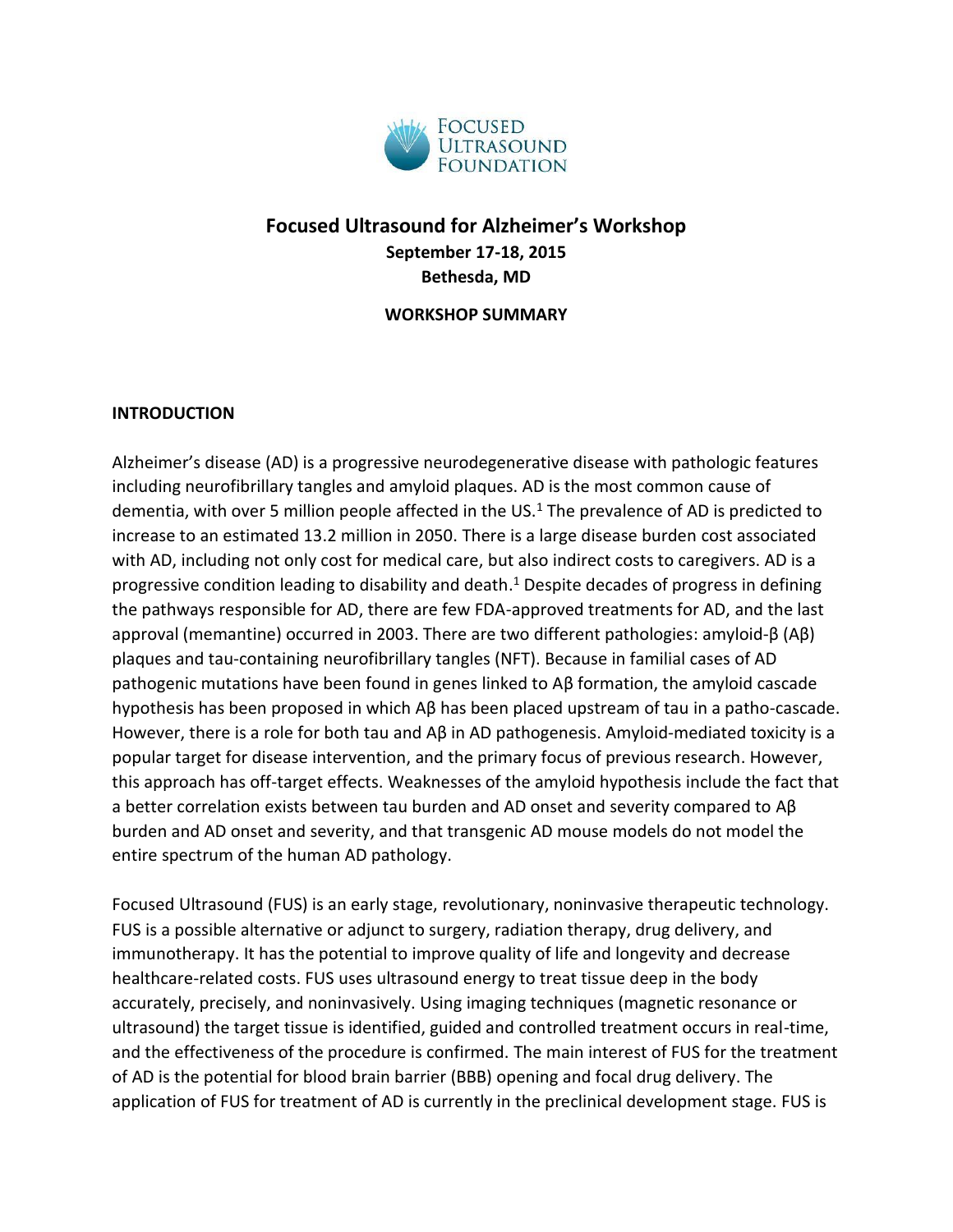currently FDA-approved for the following indications: pain from bone metastases, uterine fibroids, and ablation of prostate tissue, although there are many more indications approved outside the US.

On September 17-18, 2015, the Focused Ultrasound Foundation (FUS Foundation), held a workshop to define the role of focused ultrasound in the treatment of AD. Following research presentations and a discussion on the clinical perspective, workshop participants discussed the state of the field, current challenges, and future research directions to move the field forward. The workshop was also intended to foster collaboration by bringing together a multidisciplinary group of thought leaders from fields including focused ultrasound, leading Alzheimer's neurosurgeons, neurologists, neuroscientists, neuroradiologists, and representatives from the FDA, medical research foundations, and industry.

## **BACKGROUND**

AD has specific pathologic changes that are targets for disease-modifying therapy: β-amyloid plaques and neurofibrillary tangles. Components of β-amyloid plaques include a core of highly condensed β-amyloid surrounded by a halo of diffuse amyloid, degenerating neurites in the halo, reactive astrocytes, and activated microglia. The major component of NFTs is Tau, a microtubule-associated protein. Tau is hyper-phosphorylated in NFTs. Protein kinases that phosphorylate tau are elevated in AD, and phosphatases that dephosphorylated tau are reduced in their levels and activity. Aberrant tau has a tendency to aggregate, cause synaptic dysfunction, and increase tau pathology in the brain.

The first human clinical trials to explore the safety and efficacy of anti-amyloid therapy was an anti-amyloid vaccine (AN1792), an active immunization consisting of an amyloid peptide with adjuvant. During a phase II clinical trial, several patients developed evidence of brain inflammation (autoimmune encephalitis), a likely side effect with immunization against a brain peptide. At autopsy, these patients had reduced amyloid burden, but NFT pathology remained. Treated AD patients showed some evidence of cognitive improvement and stabilization of patients with mild disease also occurred. Later development work on anti-amyloid vaccines attempted to maximize benefit and minimize risk. One strategy included passive immunization (humanized monoclonal anti-amyloid antibody), which has shown little benefit in large studies (bapineuzumab and solaneuzumab) although there may be a benefit in sub-groups. Another strategy is active vaccination to restricted regions of amyloid peptide. Transgenic mouse models (Tg-SwDI) show a greater clearance of amyloid when antibodies were intracerebrally injected directly into the hippocampus compared with systemic injection.2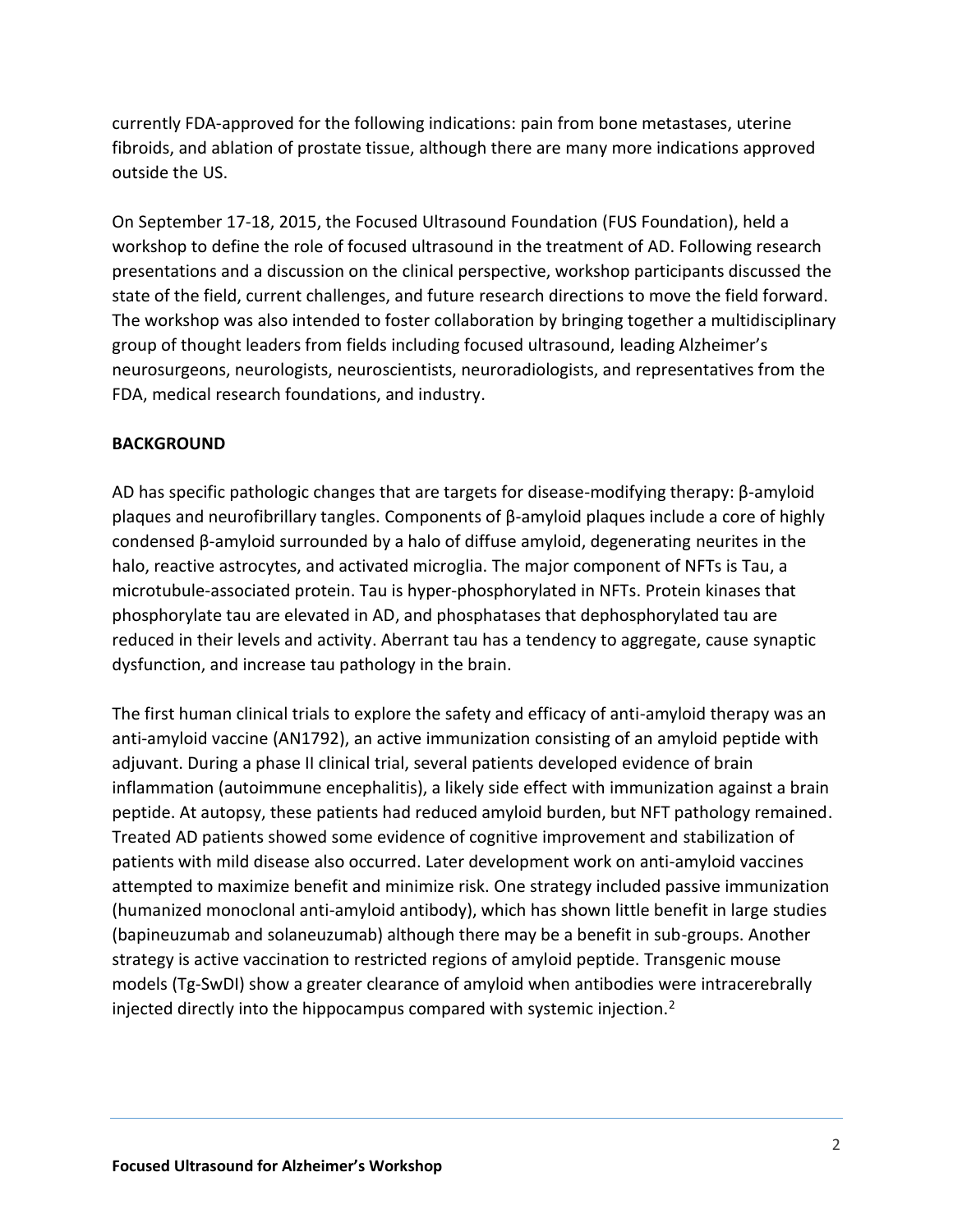There are several FDA-approved treatments for AD-related symptoms. However there are no successful disease-modifying therapies for AD, despite a variety of successful approaches in preclinical models. One hypothesis for failed translation is that potentially effective therapies were administered too late in the disease course. There is also a lack of useful biomarkers for AD that would allow pre-symptomatic diagnosis (allowing earlier treatment) and measurement of clinical trial endpoints. A variety of imaging biomarkers are available including amyloid binding ligands, NFT binding ligands, and volumetric imaging of the hippocampus. However, it is unknown how these imaging biomarkers correlate with clinical endpoints.

There are many potential disease-modifying therapies for AD currently under study that do not cross the BBB. These include:

- $\bullet$  Both anti-Aβ and anti-Tau antibodies
- Stem cells (mesenchymal, neuronal progenitors, and umbilical cord blood cells)
- Gene therapy
- APP/amyloid cleaving enzymes (neprilysin and insulin degrading enzyme)
- Growth factors

Minor abnormalities of the BBB in AD are well described, but of unclear significance. [Since this workshop Ryan Watts and colleagues published a paper in Neuron that suggests a lack of widespread BBB disruption in AD<sup>3</sup>]. Amyloid angiopathy is commonly associated with AD and is a major cause of intracerebral hemorrhage. MRI can identify micro-hemorrhages, which were observed as a result of anti-amyloid vaccination along with edema.

## *Focused Ultrasound for the Treatment of Alzheimer's Disease*

Several brief presentations by workshop participants provided an overview of the current state of FUS AD research, and the potential to use FUS alone or in combination with other diseasemodifying treatments for AD.

Kullervo Hynynen at Sunnybrook Health Sciences Centre described FUS-induced BBB opening, safety, and efficacy in a mouse model of AD (TgCRND8). FUS-induced BBB opening has been demonstrated in a variety of preclinical models. 4 In short, microbubbles are injected into the bloodstream, focused ultrasound is applied, and the pressure difference causes the bubbles to oscillate, stretching the endothelial cells apart and opening the BBB. A procedure using the lowest possible power levels that results in BBB opening without damage to the surrounding neurons has been developed. A hydrophone (receiver) is used to detect acoustic emissions generated during microbubble-mediated FUS disruption of the BBB, which can be used to control acoustic pressures in real-time and serve as a feedback control algorithm to safely modulate pressure during treatment. 5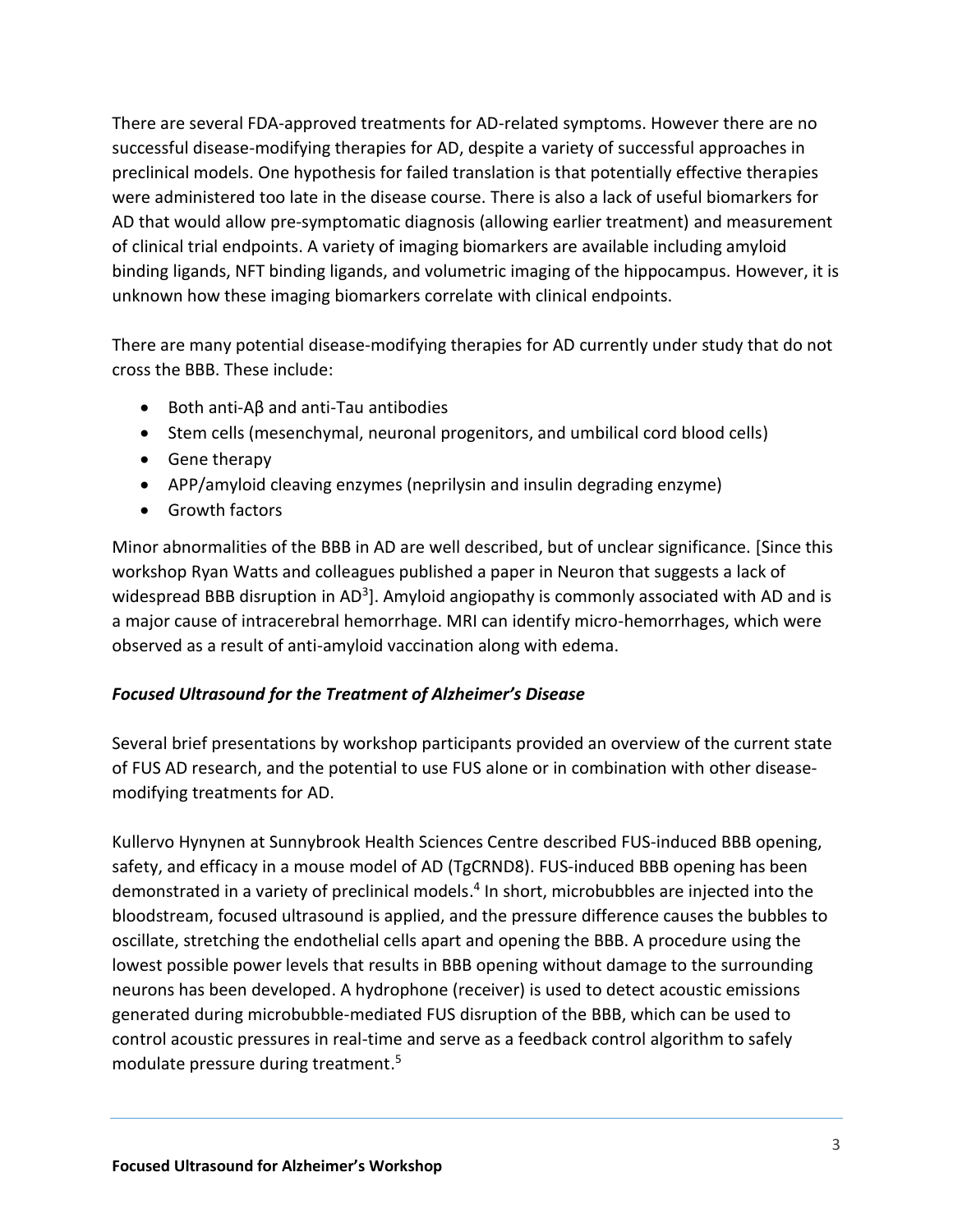The Hynynen and Aubert groups have shown that FUS can deliver therapeutic agents and endogenous therapeutic molecules to the brain leading to plaque reduction and improved cognition. 6-8 For example, FUS alone or combined with an anti-Aβ antibody, BAM-10, reduced the number of plaques within 4 days after treatment.<sup>6,7</sup> Multiple treatments of FUS (once per week for three weeks) could improve behavior (memory task, Y-maze) and increase neuronal plasticity in older AD mice.<sup>8</sup> This study demonstrated an increase in the number of immature neurons in the hippocampus, and FUS also increased dendrite length and arborization of these developing neurons. In a rat study, GFP-labeled stem cells were capable of maintaining a neuronal lineage when delivered to FUS-targeted brain regions (hippocampus and striatum).<sup>9</sup> Human patients with AD have compromised vasculature, but mouse models of AD did not show any differences in the probability of BBB opening compared to healthy controls.

Jürgen Götz and Gerhard Leinenga at the University of Queensland have also shown that FUS treatment reduces plaque burden in a mouse model of AD (APP23). <sup>10</sup> This study showed extensive internalization of Aβ into the lysosomes of activated microglia in FUS-treated animals, with no concomitant increase observed in the number of microglia suggesting that endogenous microglia may have been activated to phagocytose the plaques. Behavioral tasks (Y-maze, active place avoidance, and novel object recognition) were also improved with FUS treatment. Future planned studies include larger animals (sheep), mechanistic studies in mice (role of microglia), and therapeutic studies in mice. Götz's group has also developed a tau antibody currently being investigated as a therapeutic treatment in combination with FUS. Early data suggest that FUS facilitates the uptake of the single-chain antibody into the interstitial space and into neurons.

Elisa Konofagou's group at Columbia University has also studied FUS for the opening of the BBB for drug delivery in both AD and Parkinson's disease. In a mouse model FUS-induced BBB opening was produced with a frequency of 1.525 MHz, 20 ms pulse, pulse repetition frequency of 10 Hz, with BBB opening threshold occurring around 0.3 MPA.<sup>11</sup> They have also found that the FUS-induced BBB opening was dependent on both microbubble size distribution within the injected volume and the specific targeted brain region.<sup>12</sup> Larger microbubbles (4-5  $\mu$ M, 0.3 mPA) had greater permeability. Direct targeting of neurons with brain derived neurotrophic factor (BDNF) and FUS was investigated in an AD mouse model (tau), resulting in new neurons and dendrites in the hippocampus. In a Parkinson's disease model (1-Methyl-4-Phenyl-1,2,3,6- Tetrahydropyridine (MPTP)), viral vectors (glia derived neurotrophic factor (GDNF)) in combination with FUS prior to MPTP treatment resulted in neuroprotection in the substantia nigra. When FUS plus viral vectors (neuturin) was applied after MPTP treatment, the combination resulted in neurorestoration. The group also looked at FUS in combination with either intranasal delivery or IV delivery of a model drug (40-kDa fluorescently labeled dextran)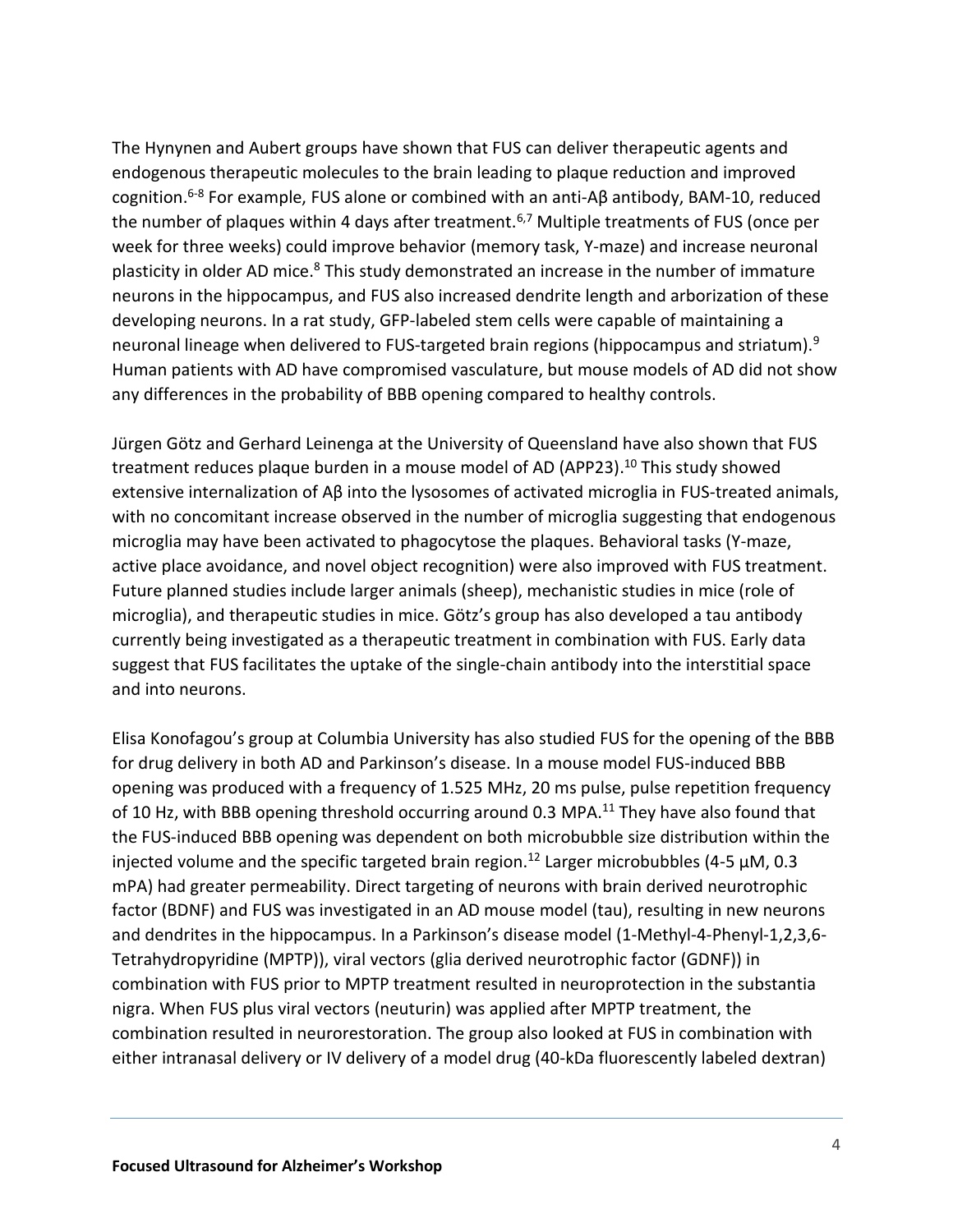and observed no differences in delivery efficiency. Konofagou has also shown that FUS can be combined with MRI real-time monitoring for BBB opening in larger animals (nonhuman primates).<sup>13</sup> Gray matter is an easier target for BBB opening in nonhuman primates compared with white matter. In nonhuman primates, pressure up to 450 kPa has been shown to be safe. Preliminary studies of repeated BBB opening in nonhuman primates has also been shown to be safe.<sup>14</sup>

## *FUS Strategies for Treating Brain Diseases: Lessons Learned*

Workshop participants also briefly presented on the use of FUS-induced BBB opening to enhance drug delivery in brain tumors and the potential for delivery of nanoparticles to the brain.

Nathan McDannold at Brigham & Women's Hospital, Harvard Medical School, provided an introduction to the use of FUS-induced BBB opening to enhance drug delivery in brain tumors. FUS enables therapeutic levels of chemotherapy, including large particles (antibodies and liposomes), to cross the BBB in rodent brain tumor models. FUS enhanced delivery of liposomal doxorubicin in a rodent glioma tumor model.<sup>15</sup> Adverse events were consistent with known effects of doxorubicin such as skin toxicity and a risk of hemorrhagic tumor. FUS plus Herceptin enhanced delivery of the drug in a mouse model of breast cancer brain metastases (HER2/neupositive human breast cancer cells (BT474)).<sup>16</sup> Therapeutic effects of FUS plus chemotherapy are variable, depending on tumor stage, and other factors. A safety study of functional cognitive testing in nonhuman primates (rhesus macaques) demonstrated no behavioral deficits, visual deficits, or loss in visual acuity.<sup>17</sup> However, 6 weekly sessions (0.73 mPa) of FUS in rodents resulted in tissue damage and scar tissue in rodents, indicating a narrow window for safe exposure. Overall, safety studies show little or no histological or functional changes. The studies described here indicate the safety of FUS for glioblastoma patients; similar studies in preclinical models are needed to answer safety questions in AD.

Richard Price, University of Virginia, discussed the potential to deliver nanoparticles to the brain via MRI-guided FUS. Due to the electrical charge and tight junctions in the brain, it is difficult to get large or electrically charged nanoparticles across the BBB. Brain penetrating nanoparticles (BPN) densely coated with low molecular weight polyethylene glycol (PEG) used in combination with FUS were able to cross the BBB and enter targeted brain regions and has led to further investigations of non-viral delivery of genes via a BPN PEG-polyethylenimine (PEI) nanovector.<sup>18,19</sup> Toxicity testing (glial fibrillary acidic protein (GFAP) staining for reactive gliosis) did not reveal any signs of toxicity 1 week after treatment. Approximately 45% of cells (both neurons and glia) were transfected with the PEI DNA-BPN. These PEI DNA-BPNs plus FUS have been used to deliver neurotrophic factors in a rodent model of Parkinson's disease, resulting in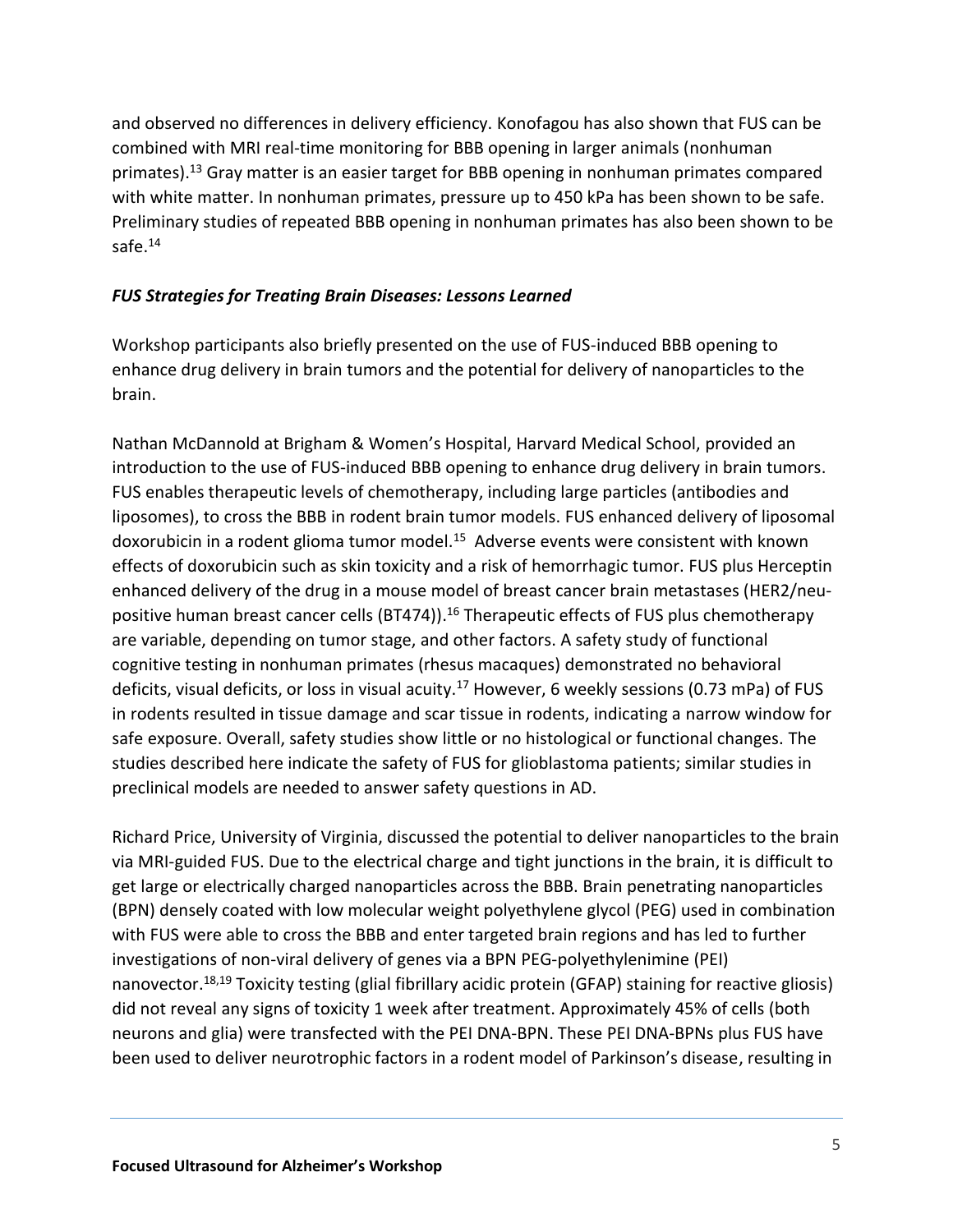increased delivery of GDNF in the 6-hydroxydopamine (6-OHDA) rat model (treated 2 weeks after 6-OHDA injection into the striatum). GDNF delivery inhibited neurodegeneration (striatum and pars compacta portion of the substantia nigra) and improved behavioral assessments (apomorphine rotation test).

## **Overall Discussion and Evidence Gaps**

### *Preclinical Models of Focused Ultrasound and Alzheimer's Disease*

- There was a discussion of potential mechanisms that underlie the effects of FUS on AD in preclinical models, particularly the transgenic mouse models.
- Defining the mechanisms of Aβ plaque removal in FUS also needs to be detailed.
- Concern over hypertension was raised; this has not been investigated in nonhuman primate models. There was a comment that, at least for clinical trials, blood pressure would be controlled during the procedure and that hypertensive patients would likely be excluded.
- There was some discussion over whether any research has looked at the safety of microbubbles alone without FUS. Preclinical research indicates that there is no effect on plaque load alone with microbubbles.
- There was a discussion regarding the use of commercial microbubbles. There are two commonly used commercial options for microbubbles that are FDA-approved for cardiac diagnostic imaging, Optison and Definity. These microbubbles contain a gas core stabilized by a shell comprised of proteins, lipids, or polymers. Each type of microbubble has unique advantages tailored for specialized functions. Larger microbubbles (4-5 microns) are easier to work with because they allow BBB opening at lower pressure. The FDA-approved microbubbles are commonly used in preclinical research by Toronto and Boston groups but not by several others due to cost concerns.

## *Pilot Clinical Trial: Overview of Protocol and Discussion*

Nir Lipsman, Sunnybrook Health Sciences Centre, gave an overview of the proposed protocol for a phase I study of safety and feasibility of MR-guided FUS for the treatment of AD. The protocol was designed by the FUS Foundation Alzheimer's Steering Committee. Inclusion and exclusion criteria are similar to other FUS clinical trials. The proposed study will be a prospective single-arm non-randomized feasibility phase I trial, with two phases. First, demonstrate (N=6-10) safety of small volume BBB opening in a pre-selected brain target and then demonstrate reproducibility of acute BBB opening, safety of larger volume BBB opening, and efficacy signal in the same group of patients. The objectives will be to evaluate the safety of BBB opening using transcranial MR-guided FUS in conjunction with an IV ultrasound contrast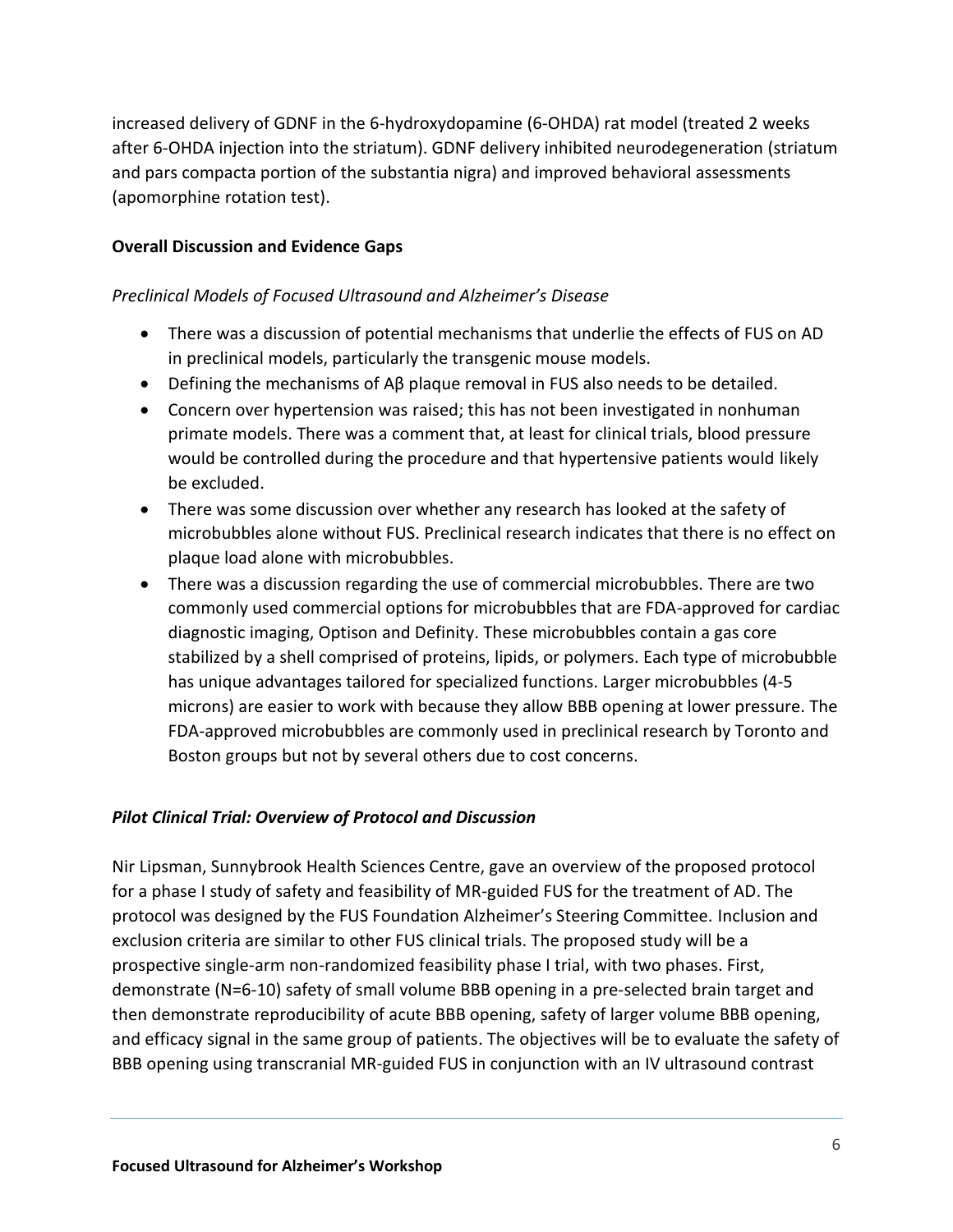agent in patients with mild AD. The entire study will last 90 days. The committee aims to finalize the protocol in the next 1 to 2 months, and enroll patients in early 2016. Current topics that are being debated are the inclusion/exclusion criteria, staging, and outcomes. There was a discussion on the proposed design of the clinical trial.

# *Targeting*

- There was extensive discussion over which brain region should be targeted by a clinical trial. The consensus of the group was to target cortex (gray matter) in the right frontal lobe. Reasoning for this was due to the presence of Aβ in the frontal cortex, preclinical safety data, the relative safety of superficial targeting, and the ability to titrate to higher volumes while maintaining safety. The same brain target will be used in both phases of the study.
- There were suggestions for future studies (post phase 1) to target memory related structures, such as the hippocampus. Although there was also some concern that AD patients may have a high level of progressive atrophy in the hippocampus, which would make FUS treatment difficult in this brain target.

## *Volume*

- Positron emission tomography (PET) imaging for  $\beta$  will be used to choose brain regions of interest for future clinical trials.
- The first stage in this study will involve sonication of a roughly 1 cm<sup>3</sup> region in the cortex of the right frontal lobe.
- There was a suggestion that the second stage should sonicate a larger volume (approximately 3 cm<sup>3</sup>) similar in size to the hippocampus, in order to establish the safety of a larger volume BBB opening.

# *Inclusion/Exclusion Criteria*

- Patient recruitment is anticipated to happen quickly, and there has been some early interest from patients. However, there was some concern that the stringency of exclusion criteria will affect patient recruitment. Lipsman explained that the exclusion criteria were created from surgical criteria to insure a population in adequate health to undergo the procedure.
- Major discussion points included raising mini mental state examination (MMSE) upper limit to 28 (in the context of a positive amyloid PET study) and removing the requirement for 3/3 genotype.

# *Peripheral Amyloid-β Markers*

 Concern over CSF collection (would require lumbar puncture) was expressed. CSF is an indicator of global Aβ, and FUS may not influence total Aβ. The group suggested that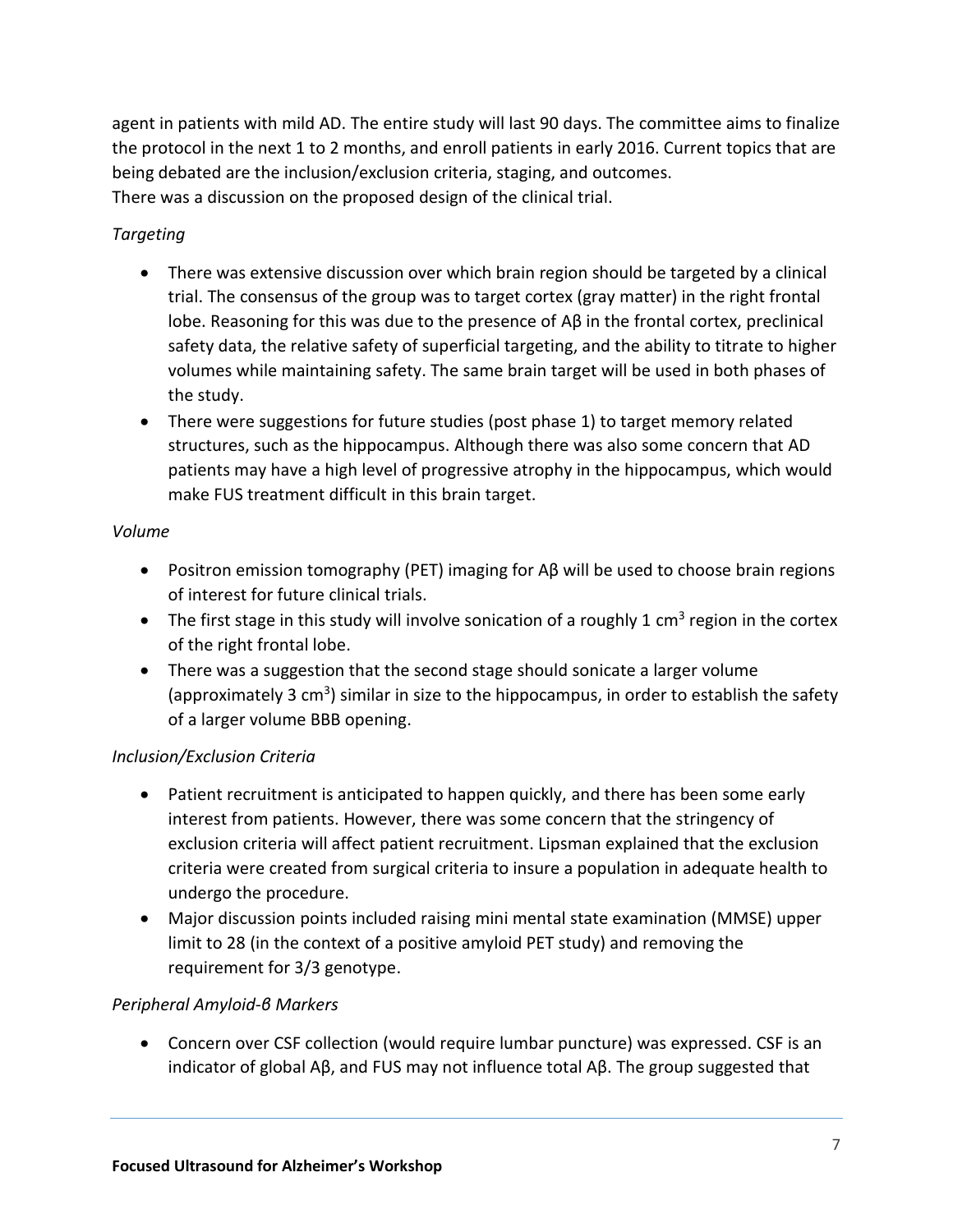CSF not be collected as part of the phase I study, but included in future studies. It was also suggested that plasma/serum Aβ could be measured instead.

## *Monitoring*

- The optimal monitoring approach was discussed. It is not feasible to do MRI monitoring on every patient outside of the clinical trial situation.
- BBB opening could be monitored through gadolinium enhancement immediately following sonication with microbubble contrast injection and acoustic monitoring through the detection of subharmonic frequencies, detected by sensors within the FUS system.

## *Study Objectives*

- There was discussion around the fact that the primary objective of this study is safety. Safety will be assessed in two ways:
	- $\circ$  Clinically through the presence of device-related adverse events, both prior to and following individual sonications as well as short and long-term follow up
	- $\circ$  Radiographically through the presence of bleeding, swelling, etc. both following individual sonications and in short and long-term follow up

## *Additional Comments*

- There was discussion over whether Tau imaging was possible. The consensus was that it is possible, but not practical at this early stage.
- There were comments made by representatives from the US FDA indicating that in the US, this treatment will likely be considered a combination product - the FUS device in combination with microbubbles. Stopping criteria for intensity should be well defined to avoid inertial cavitation (to enhance safety). Targeting accuracy will also need to be well defined.
- Future trials will include serial treatment (i.e. weekly, monthly) parameters alone or in combination with therapeutic agents. Although participants cautioned that the risk of hemorrhage is additive with each new technique.

## *Preclinical Research Needs to Support Clinical Trials*

There was discussion on whether there was sufficient preclinical research to support future clinical trials. There was consensus that more preclinical work is needed to determine long-term effects of BBB with FUS. There is a sense of urgency surrounding AD treatments, as it is a severe disease with global impact. Current preclinical data suggests that FUS is safe. The following is a list of remaining preclinical questions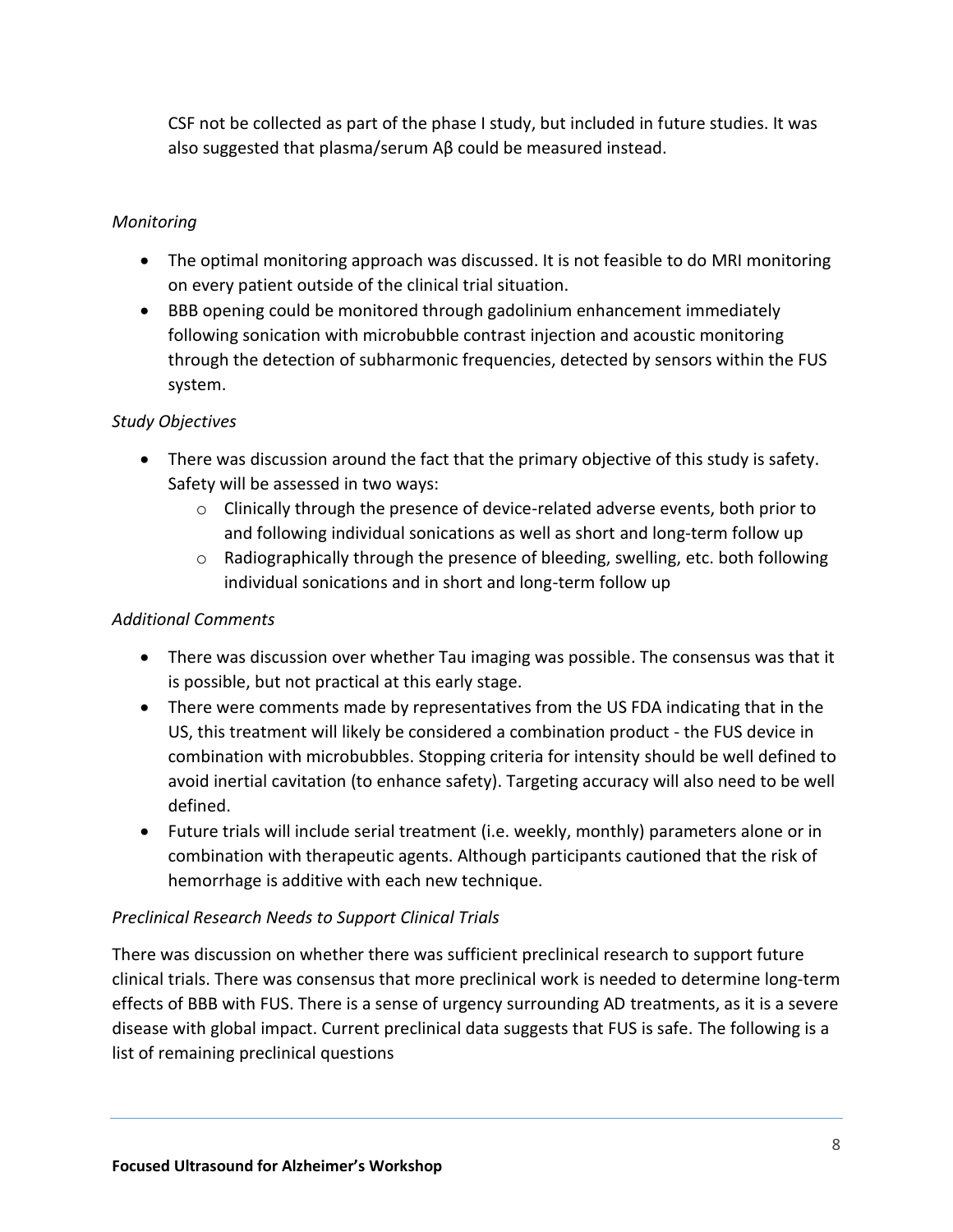- Comparison data for the addition of therapeutic agents versus FUS plus microbubbles alone is needed.
- The question of whether serial treatments (weekly, monthly) are more effective, and the optimal parameters for efficacy would be informative.
- The question of optimal timing of FUS treatment during the disease course would also be informative for designing human clinical trials.
- Preclinical behavioral studies are needed to look at whether FUS targeting of the hippocampus is better than widespread treatment.
- Additional work on FUS should also be done in aged AD mice.
- Comparison data to identify potential therapeutics likely to have efficacy when combined with FUS is needed.
	- $\circ$  Isabelle Aubert, Sunnybrook Research Institute, mentioned that that the addition of a BAM-10 antibody or intravenous immunoglobulin (IVIG) improved Aβ plaque load reduction, but the two agents were not compared in the same study. Aubert also welcomed suggestions for additional therapeutic agents to test in mouse models.

# **Role for FUS and Future Directions**

The consensus of the discussion suggests three distinct tracks for future research:

- Future clinical trials in humans will likely include FUS plus microbubbles with a brain target in the hippocampus
- Preclinical research that can inform the optimal design of future clinical trials
- Preclinical research is needed to understand the mechanisms responsible for transient BBB opening and Aβ clearance after FUS treatment

Historically, the breakdown of the BBB has been a sign of disease with negative consequences. FUS-mediated BBB opening and subsequent closing is a highly controlled and reversible process, it will be important to communicate this to non-experts going forward. One suggestion was to discuss failed studies of BBB opening with mannitol, and contrast this with the safety and reversibility of FUS. The size of the BBB opening can be controlled through FUS parameters: pressure, number of pulses, and duration.

There was a discussion on the mechanism responsible for Aβ clearance after FUS, whether it was due to microglial activation or infiltrating monocytes. Overall immune system changes after FUS plus microbubbles should be determined, and after each of those treatments alone. The immune response after FUS should be characterized both by measuring cytokine responses in blood and brain. Some of these experiments could likely be investigated using existing tissue. Cynthia Lemere, Brigham and Women's Hospital, proposed the use of a mouse model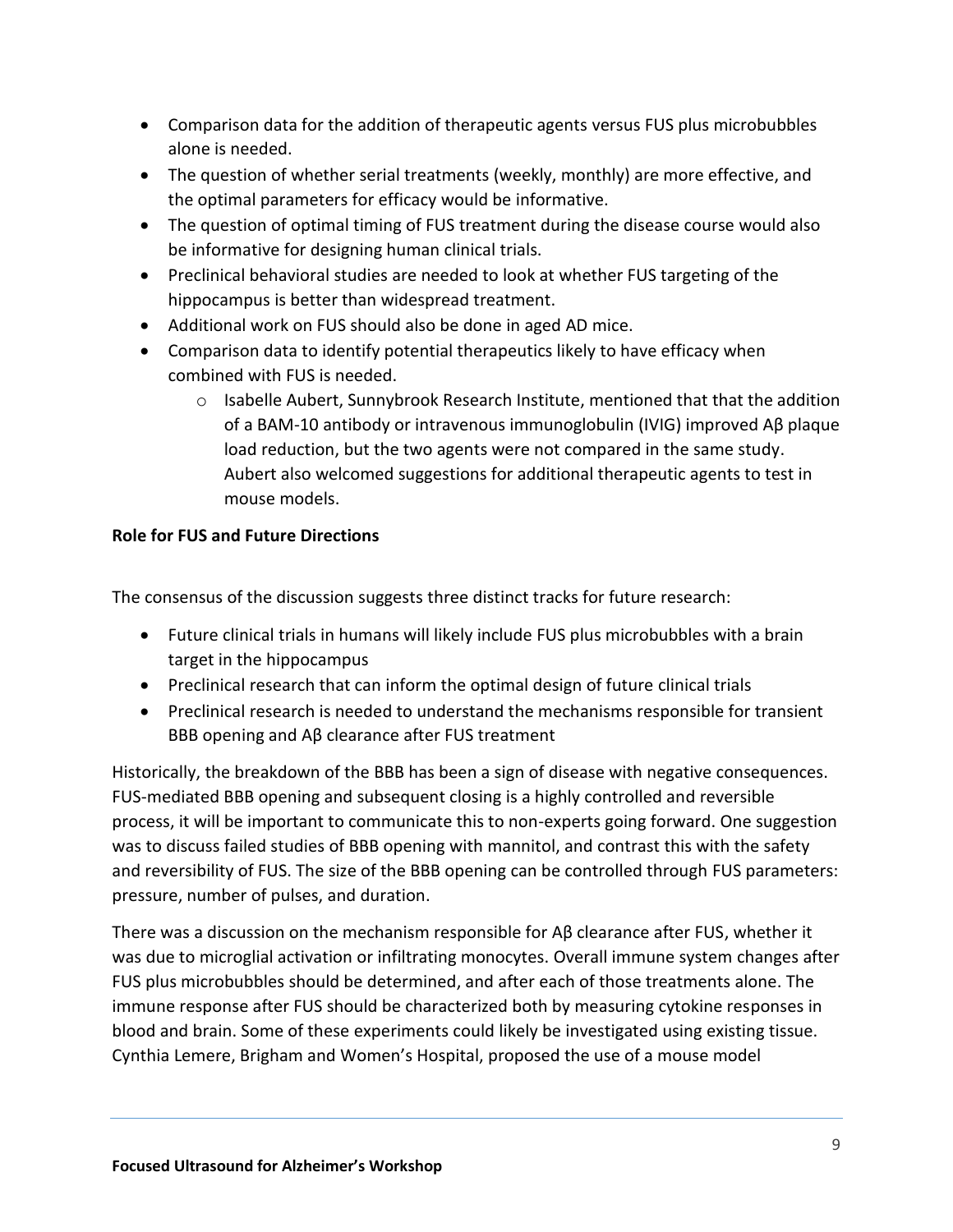developed by Richard Ransohoff in which monocytes are labeled red and microglia are green. Lemere suggested that a longitudinal study of microglial activation at multiple time points after FUS treatment should be performed. If Aβ is cleared through transport across the BBB, it might be detectable in the blood. Götz's group looked at blood samples at a single time point after FUS treatment in mouse models, and found that Aβ levels were very low (lower than the levels of detection for the ELISA being used). Future work should look at this at multiple time points after FUS. Aubert's group has also started looking into the immune response with a transgenic AD mouse model. There was a suggestion that long-term studies of Aβ clearance would also be useful. Lemere proposed an experiment with 16-month old mice, to look at the effects of FUS on immune system activation and memory.

There was a general discussion on the role of Aβ in the pathogenesis of AD. Twenty years of research on Aβ has led to treatments that remove some Aβ from the brain, but with regards to cognition, the studies are so far not conclusive. There may be additional factors that could be measured in AD patients that directly correlate to improvements in the pathology of the disease. Some of the previous clinical trials were done in patients with moderate to severe AD, and that removing Aβ in patients with progressive disease is unlikely to affect cognition. More recent trials have shown cognitive improvements in patients with mild AD. Selecting the right population of patients will be key to the success of FUS trials. FUS treatment is unlikely to improve AD in patients with moderate to severe disease.

Another issue of interest is whether there is a dose-response relationship with the size of BBB opening. Specifically, whether one large opening could work as effectively as multiple small openings.

The difference in AD plaque pathology between mice and humans was raised, and how these differences affect translation from the lab to the clinic. Mouse models used in preclinical research should model human disease as closely as possible. Another issue is that AD develops over a very long period of time in humans, which is accelerated in mouse models with a shorter lifespan. There may be no clinical significance between different pathologies, but this work has not yet been performed.

### **OUTCOMES AND NEXT STEPS**

One participant mentioned that Congress is discussing a substantial increase in funds for AD research in in NIH's appropriation, and this could be a potential resource for FUS research for the treatment of AD over the next few years.

There is a lot of work to be done in the next year, but there is a great potential to use FUS in combination with therapeutic agents for the treatment of AD and other indications through direct delivery across the BBB. It is also vital to present this work to researchers in the AD field,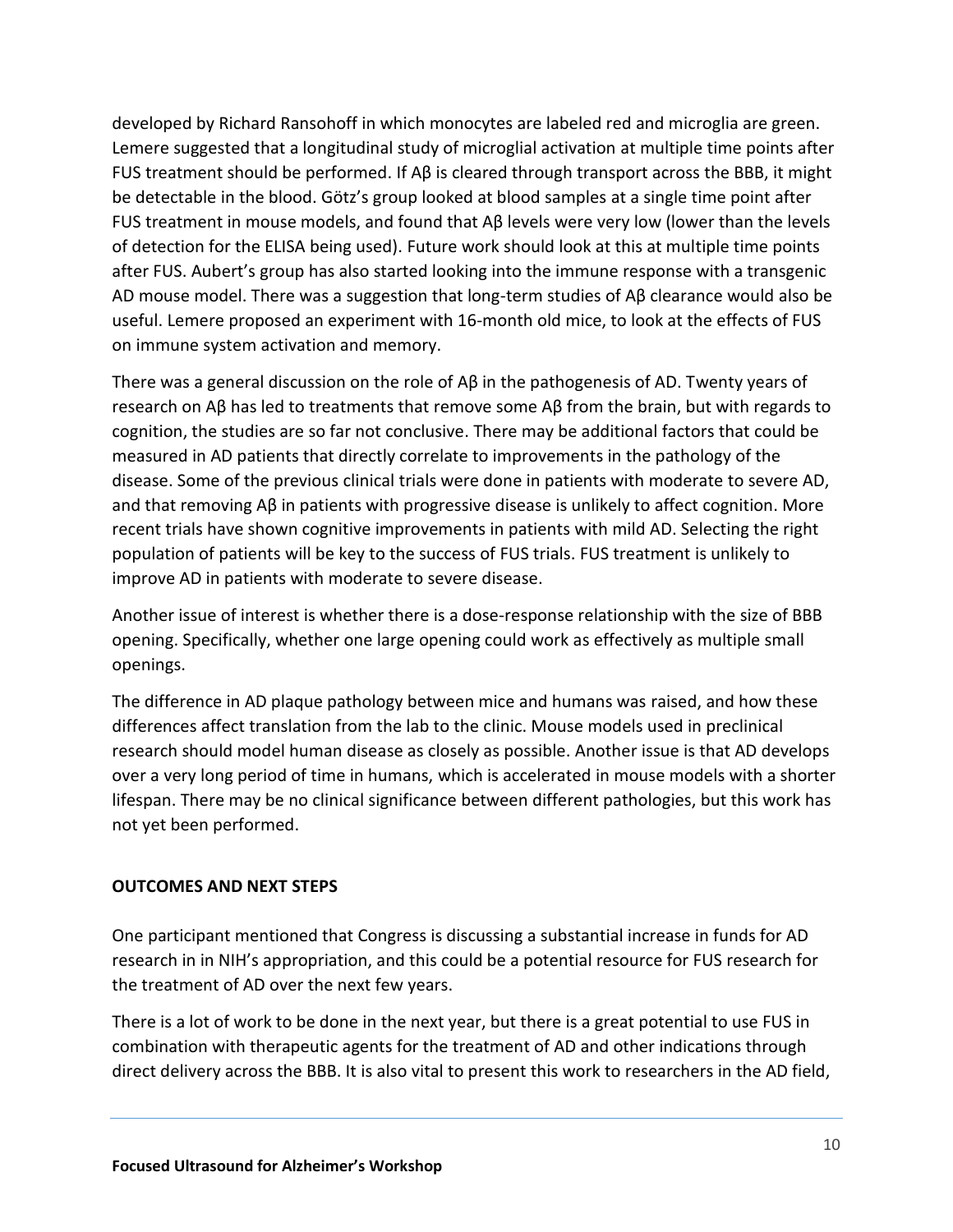as the awareness in the field is very small at this time. Specific recommendations to increase awareness were at the Alzheimer's Association International Conference (AAIC) and through ISTAART. The FUS Foundation will continue engagement with this community to move the research forward.

#### **ABBREVIATIONS**

- AD Alzheimer's disease
- APP Amyloid precursor protein
- BBB Blood brain barrier
- BPN Brain penetrating nanoparticles
- BDNF Brain derived neurotrophic factor
- CSF Cerebral spinal fluid
- ELISA Enzyme-linked immunosorbent assay
- FDA U.S. Food and Drug Administration
- FUS Focused ultrasound
- GDNF Glial cell derived neurotropic factor
- GFAP Glial fibrillary acidic protein
- IVIG Intravenous immunoglobulin
- MAP Microtubule-associated protein
- MMSE Mini mental state examination
- MPTP 1-Methyl-4-Phenyl-1,2,3,6-Tetrahydropyridine
- NFT Neurofibrillary tangles
- NIH National Institutes of Health
- PEG Polyethylene glycol
- PEI Polyethylenimine
- PET Positron emission tomography

### **WORKSHOP PARTICIPANTS**

Nathan McDannold – Brigham and Women's Hospital Clare Tempany – Brigham and Women's Hospital Rees Cosgrove – Brigham and Women's Hospital Cynthia Lemere – Brigham and Women's Hospital Elisa Konofagou – Columbia University Justin Hanes – Johns Hopkins University Kullervo Hynynen – Sunnybrook Research Institute/University of Toronto Nir Lipsman – Sunnybrook Health Sciences Centre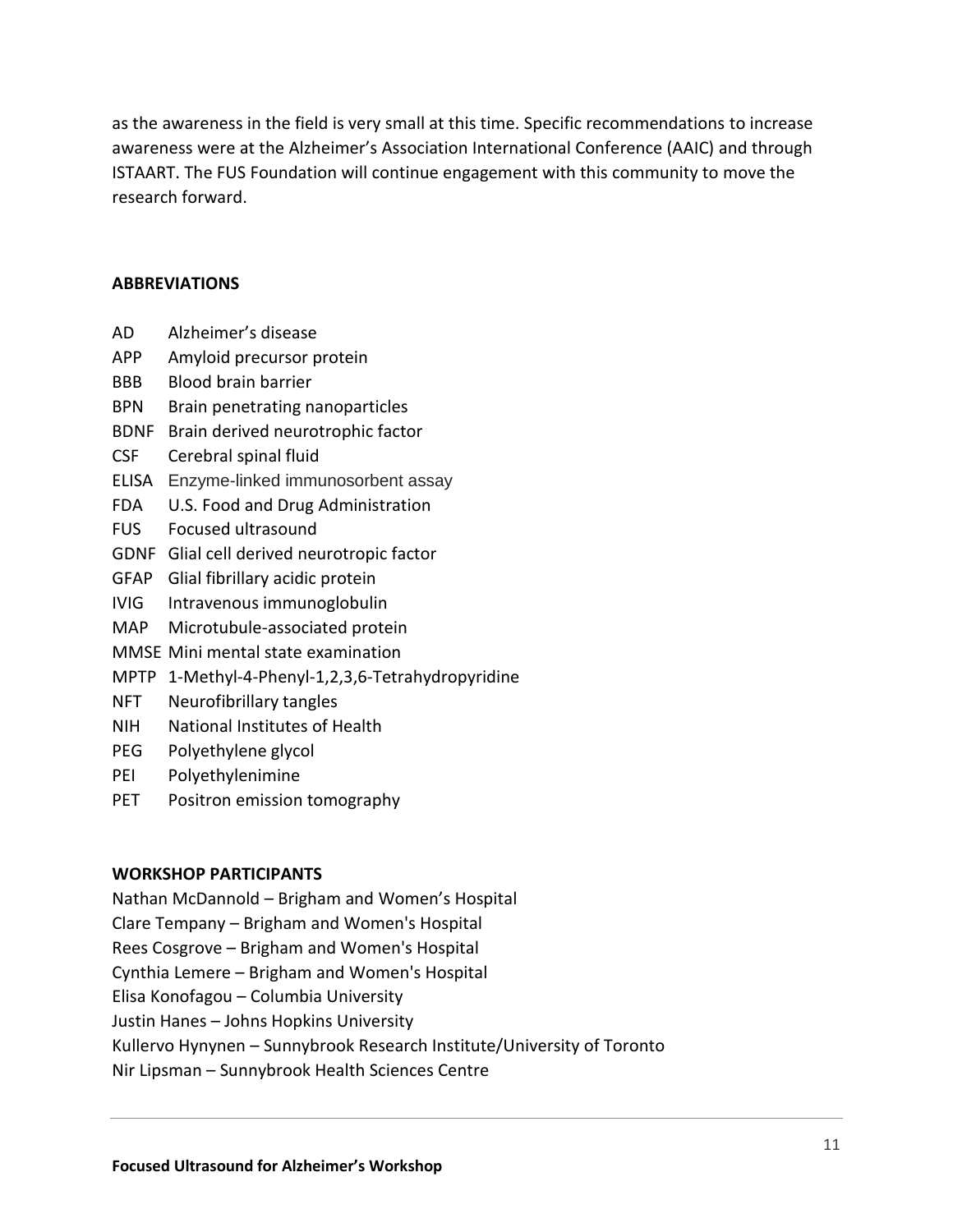Isabelle Aubert – Sunnybrook Research Institute Paul Fishman – University of Maryland Jürgen Götz – University of Queensland Gerhard Leinenga – University of Queensland Rich Price – University of Virginia Andres Lozano – University of Toronto Subha Maruvada – FDA Office of Science and Engineering Laboratories Matthew Myers – FDA Office of Science and Engineering Laboratories William Thies – Alzheimer's Association Eyal Zadicario – InSightec Doris Schechter – InSightec Maurice Ferre - InSightec

Focused Ultrasound Foundation: Jessica Foley, Neal Kassell, Suzanne LeBlang, Pete Weber

### **REFERENCES**

- 1. Hebert LE, Scherr PA, Bienias JL, Bennett DA, Evans DA. Alzheimer disease in the US population: prevalence estimates using the 2000 census. *Arch Neurol.* **60(8)**,1119-1122 (2003).
- 2. Vasilevko V, Xu F, Previti ML, Van Nostrand WE, Cribbs DH. Experimental investigation of antibody-mediated clearance mechanisms of amyloid-beta in CNS of Tg-SwDI transgenic mice. *J Neurosci.* **27(49)**,13376-13383 (2007).
- 3. Bien-Ly N, Boswell CA, Jeet S, et al. Lack of Widespread BBB Disruption in Alzheimer's Disease Models: Focused on Therapeutic Antibodies. *Neuron*. **88(2)**, 289-297 (2015).
- 4. Hynynen K, McDannold N, Vykhodtseva N, Jolesz FA. Noninvasive MR imaging-guided focal opening of the blood-brain barrier in rabbits. *Radiology.* **220(3)**,640-646 (2001).
- 5. O'Reilly MA, Hynynen K. Blood-brain barrier: real-time feedback-controlled focused ultrasound disruption by using an acoustic emissions-based controller. *Radiology.* **263(1)**,96-106 (2012).
- 6. Jordao JF, Ayala-Grosso CA, Markham K, et al. Antibodies targeted to the brain with imageguided focused ultrasound reduces amyloid-beta plaque load in the TgCRND8 mouse model of Alzheimer's disease. *PLoS One.* **5(5)**,e10549 (2010).
- 7. Jordao JF, Thevenot E, Markham-Coultes K, et al. Amyloid-beta plaque reduction, endogenous antibody delivery and glial activation by brain-targeted, transcranial focused ultrasound. *Exp Neurol.* **248**16-29 (2013).
- 8. Burgess A, Dubey S, Yeung S, et al. Alzheimer disease in a mouse model: MR imaging-guided focused ultrasound targeted to the hippocampus opens the blood-brain barrier and improves pathologic abnormalities and behavior. *Radiology.* **273(3)**,736-745 (2014).
- 9. Burgess A, Ayala-Grosso CA, Ganguly M, Jordao JF, Aubert I, Hynynen K. Targeted delivery of neural stem cells to the brain using MRI-guided focused ultrasound to disrupt the blood-brain barrier. *PLoS One.* **6(11)**,e27877 (2011).